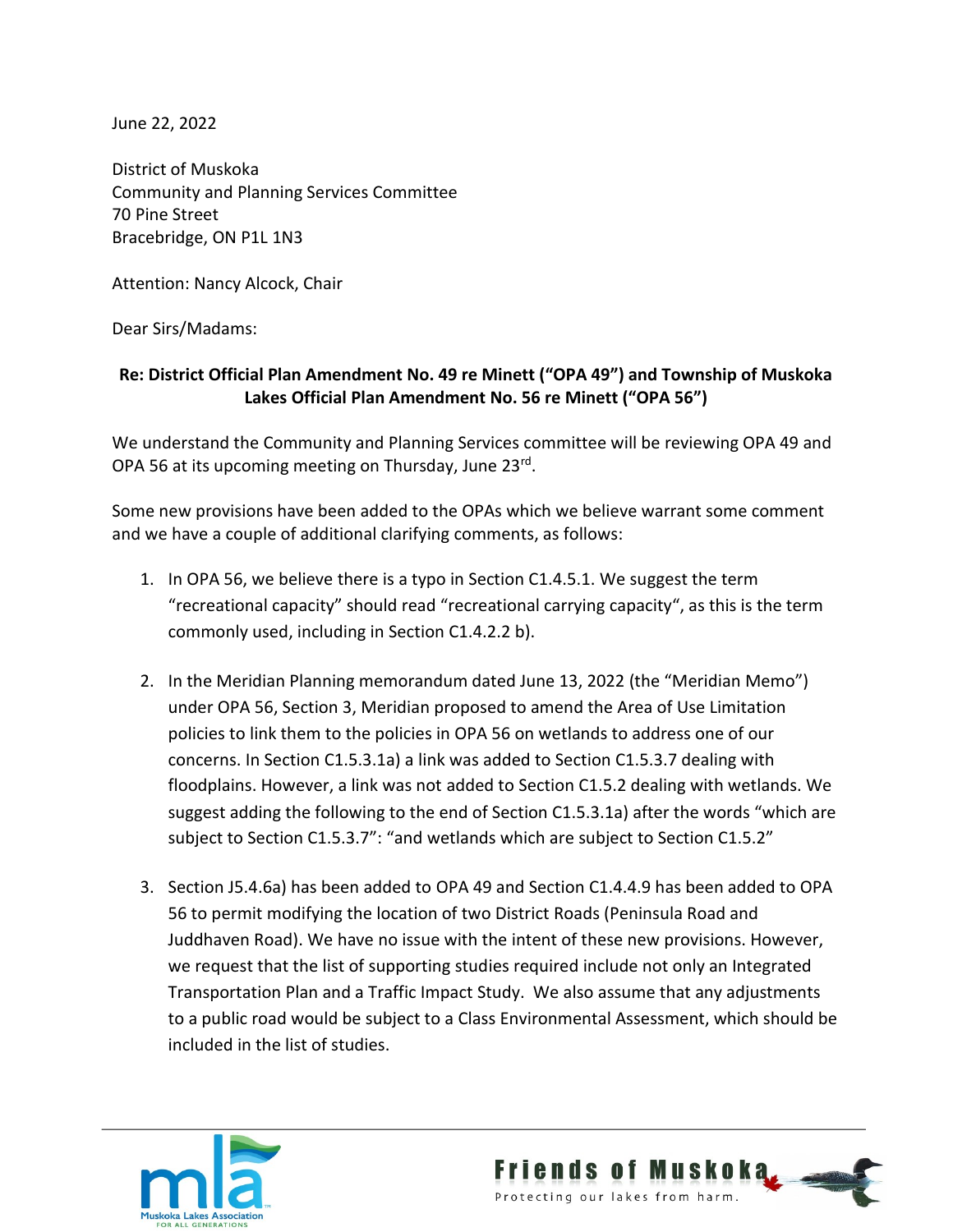In addition, there is currently a publicly owned piece of land running from Juddhaven Road to Lake Rosseau which provides public access to the lake. Please include language to ensure that any realignment of Juddhaven Road will preserve this public access. We refer to Section C1.4.4.4 of OPA 56 which states that: "Public access to, from and along Lake Rosseau shall be preserved and encouraged to be enhanced." Originally there had been language requiring the main proponent to provide public access to the lake. However, this language was removed, as the main proponent was reluctant to guarantee public access over its privately owned lands (which is a fair comment).

- 4. In OPA 56, Sections C1.9A.e) and C1.9B.e), a Unit Owner of a Unit at a resort may exceed the 26 week (50%) maximum for owner usage where the unit has not been reserved seven days in advance. In discussions concerning the Township of Muskoka Lakes' proposed new Official Plan, we noted that this could have the unintended consequence of permitting a Unit Owner use of the Unit 100% of the time. As a result, Meridian has now included language in the Township's OP providing a cap on owner usage. Rather than settling upon a number of weeks or percentage now, we suggest that the number of weeks and percentage be set out in the implementing zoning by-law. We suggest adding to the end of the first sentence of Section C1.9A.e): " up to a maximum number of weeks per year (subject to subsection b)) as set out in the implementing zoning bylaw", and to the end of the first sentence of Section C1.9B.e): "up to a maximum percentage of the weeks the resort is open (subject to subsection b)) as set out in the implementing zoning by-law".
- 5. We understand that a request has been made to exempt certain properties from the application of OPA 56 with respect to certain currently in place by-laws and agreements. We do not understand the need for this request and would have thought this would be addressed, to the extent necessary or appropriate, in the implementing zoning by-law.
- 6. In the Meridian Memo, under OPA 49, Section 6 and under OPA 56, Section 4, under the heading "Mapping applying to the Legacy Resort - formerly Lakeside Lodge", Meridian indicates that Schedule B2 to OPA 49 and the Appendix to OPA 56 are being amended at the request of Legacy so that "the full extent of the landholding be included within the Full Service Area". The lands proposed to be added include not only the resort (which we understand is 2046 Peninsula Road), but also a property off the lake recently purchased by the owners of Legacy (2026 Peninsula Road) which we understand is not zoned resort commercial, but rather residential (with one small home currently located on the site). We question the appropriateness of extending the Full